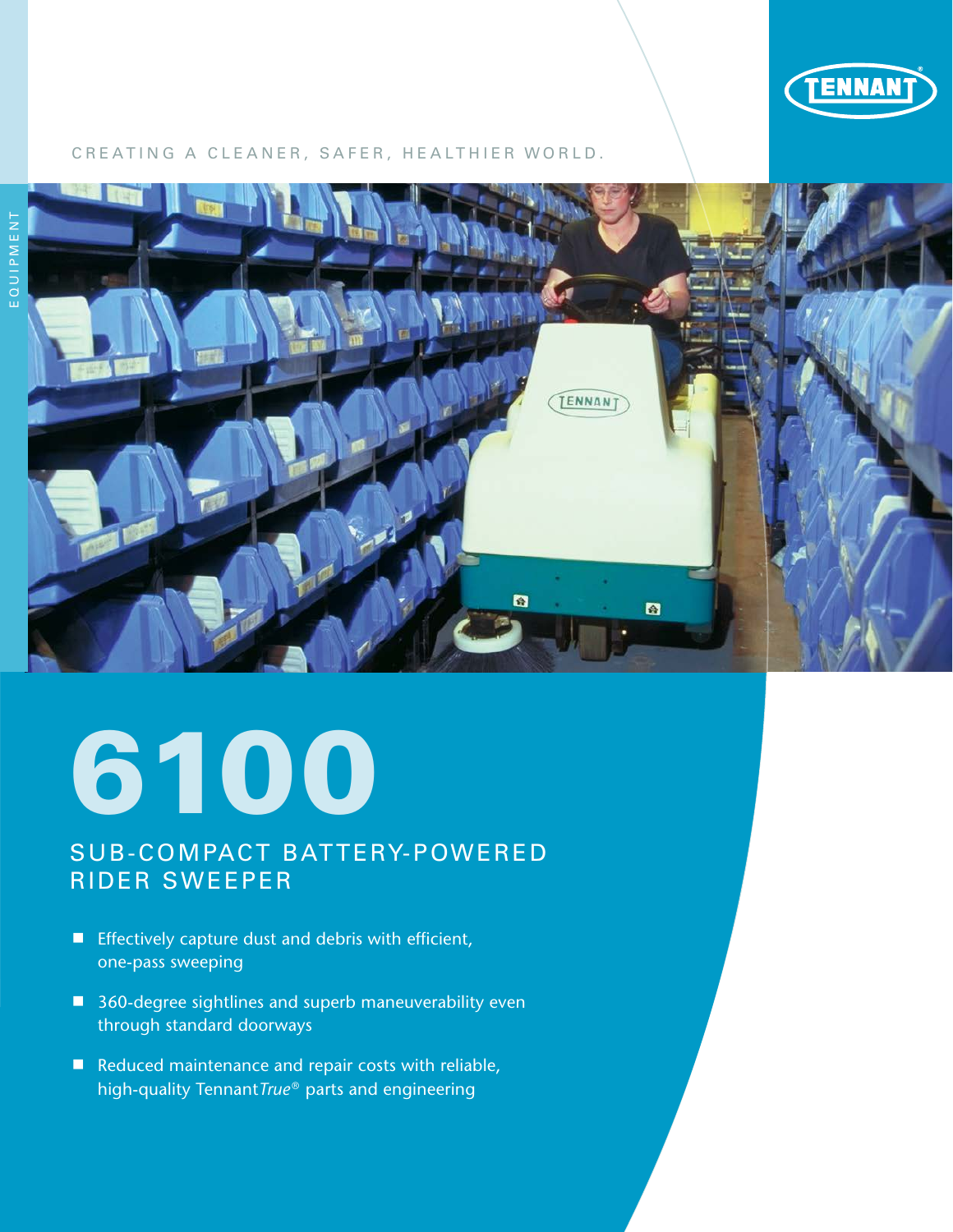# EXPERTLY-DESIGNED 6100 SWEEPER DELIVERS VERSATILE PERFORMANCE AND MANEUVERABILITY



With its quality engineering and fume-free battery power, the 6100 delivers virtually continuous operation on a variety of floor surfaces. Efficient one-pass cleaning offers easy maneuverability through tight spaces, helping increase productivity.

#### WORRY-FREE DURABILITY

Solid steel frame, hydraulic oil system and no-tool brush changes keep the reliable 6100 up and running – increasing machine uptime.

#### EXCELLENT SWEEPING AND DUST CONTROL

This highly versatile sweeper cleans a variety of surfaces from smooth concrete to finished floors including carpet. The 6100 reduces filter cleaning time and air-borne dust with its patented VCS® filter-shaking system.

#### EASY OPERATION INCREASES PRODUCTIVITY

With excellent sightlines and easy-to-use controls, the compact 6100 helps operators maneuver with confidence – even through standard doorways. The easy-glide hopper can be quickly removed using the sturdy handle and built-in wheels.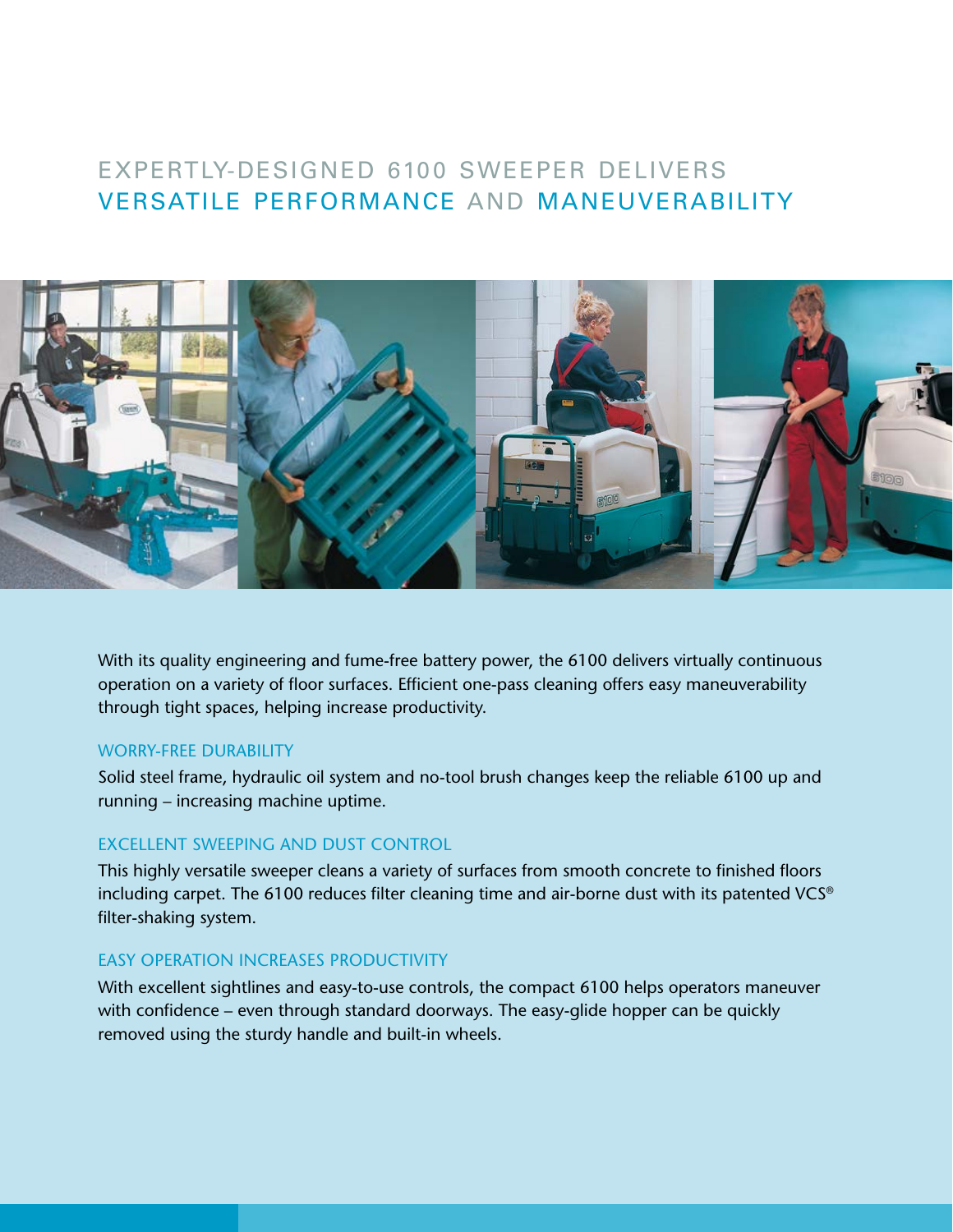

**A** 360-degree sightlines allows<br>operator to quickly and confidently move through congested spaces with maximum maneuverability.

**B Protect fixtures and equipment,** as well as the sweeper, with the rear bumper and corner rollers.

C **Four-sided roto-molded plastic Duramer™ hopper** increases time between debris dumping and ensures zero hopper corrosion.

**D** Slow dusty airflow and stop heavier dust and moisture from reaching the panel filter with Perma-filter.<sup>™</sup>

**E** Simplify maintenance with no-tool brush and filter changes.

F **Maintain maximum cleaning power**  with the patented AutoAdjust™ brush cavity that automatically adjusts as bristles shorten.



## DELIVERING VERSATILITY AND ACCESSIBILITY

The 6100's small and maneuverable frame makes it easy to move through most doorways, congested spaces, and on/off elevators.

## MUST-HAVE OPTIONS

#### **Extend cleaning reach**

Access hard-to-reach areas with the optional instantly activated vacuum wand or choose the QuickMop® dry-mop attachment for a wider cleaning path.

#### **Clean hard and soft floors**

Choose the carpet-care package and use the 6100 to clean a variety of surfaces including concrete, tile, carpet and more.

#### **Increase productivity**

Dual side brushes expand the machine's sweeping reach to clean more floor space in less time.